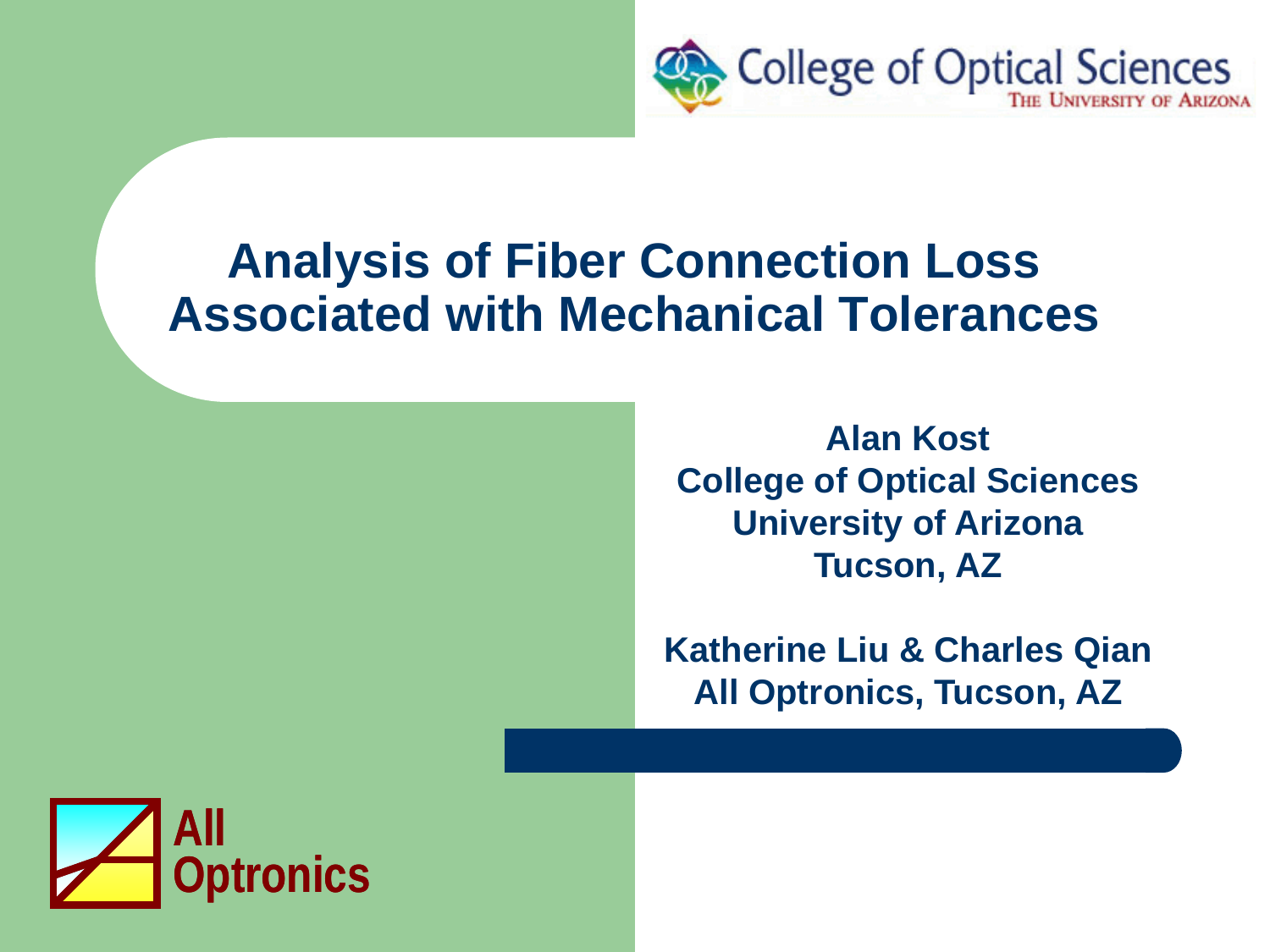# **Outline**

## **• Background**

- Polyimide fiber and mechanical splices
- Fiber and capillary specifications
- Worst-Case Loss
	- Contributions to loss
	- Results for coated and uncoated fiber
- Statistical Analysis of Loss



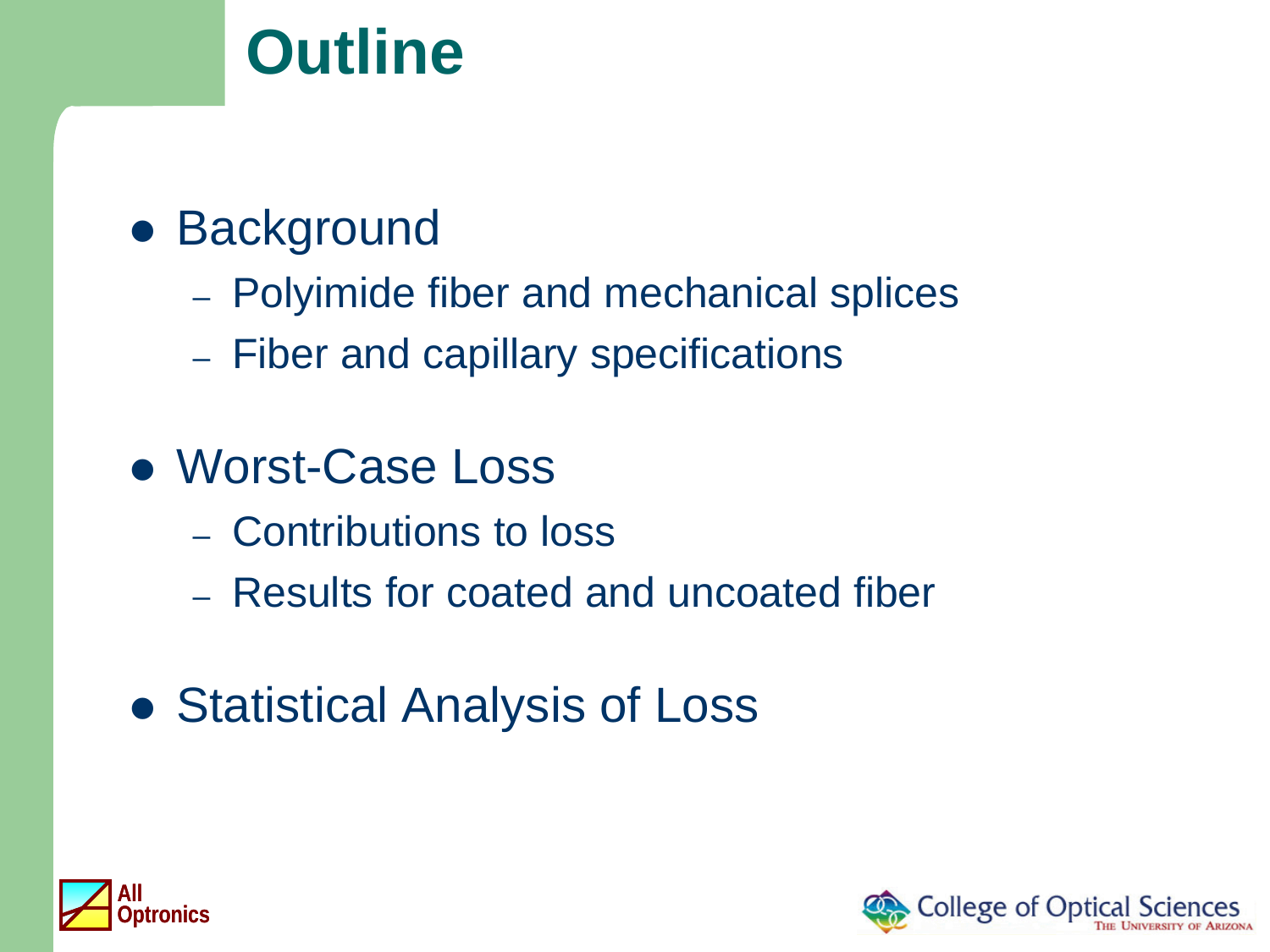# **All Optronics Fiber-Optic Splice**



### *RuggedConnectTM*

**For Permanent In-Field Repair**





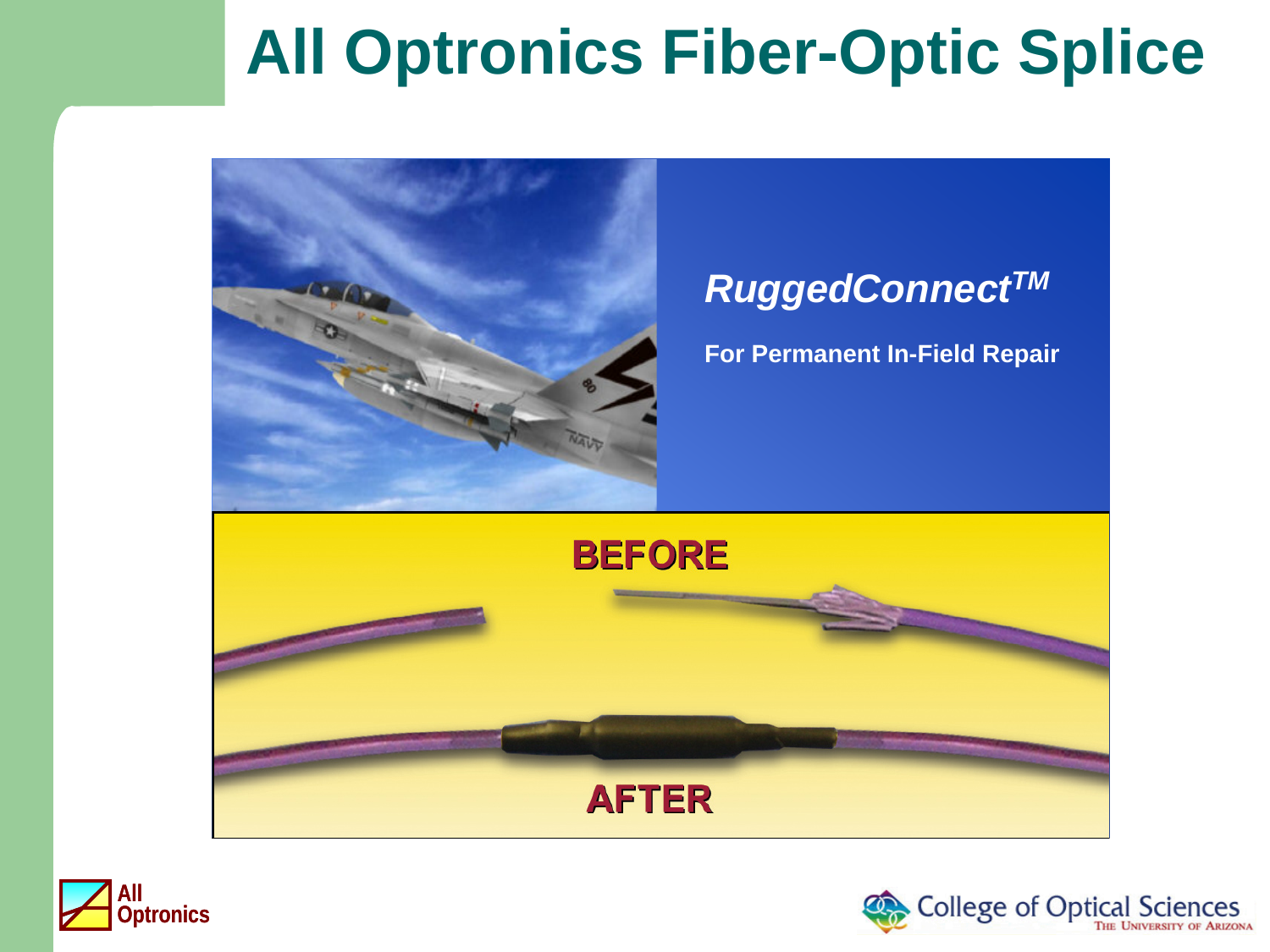# **Fusion Splicing**



*Fiber Optics Handbook for Engineers and Scientists, Frederick C. Allard, Ed.*



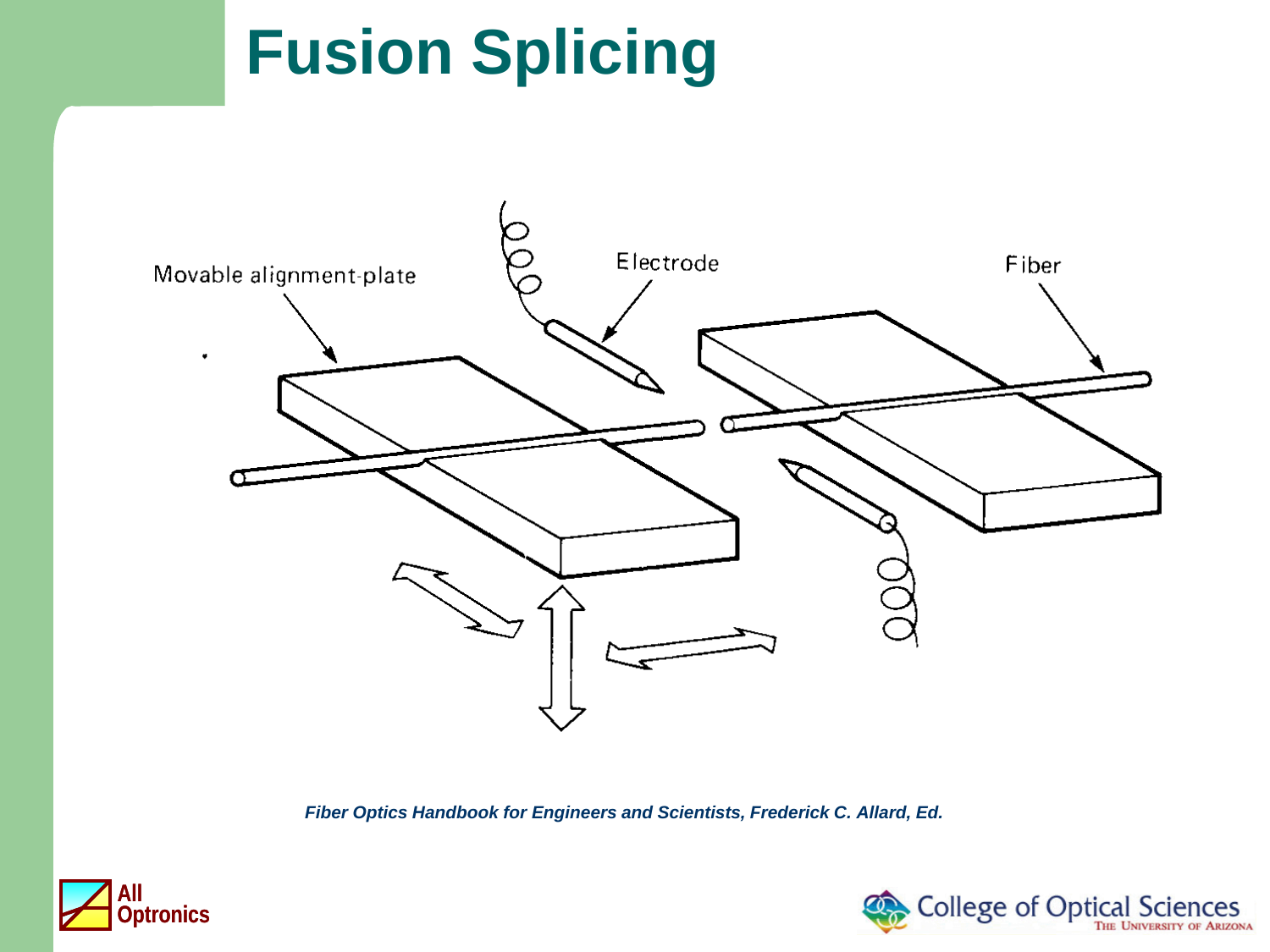# **Avionic Fiber and Splices**

### **An analysis of loss is essential for estimating link budgets.**

### **Polyimide Fiber**



#### **Advantages**

- Polyimide coating offers protection in harsh environments
- Fiber has a wide temperature operating range (-60 to 200 ºC)

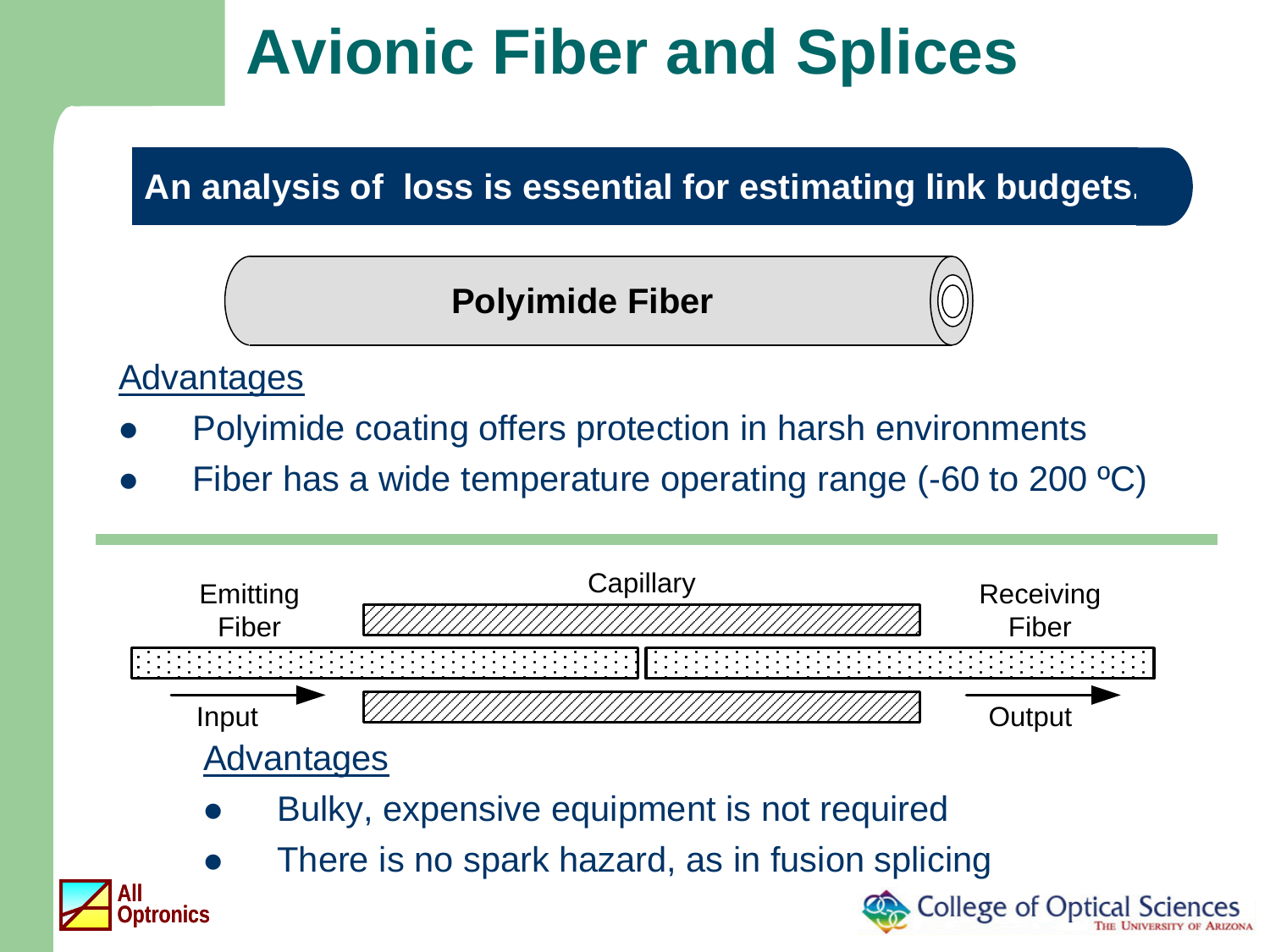## **Fiber & Capillary Specifications**

#### **OFS Polyimide-Coated, Multi-Mode, Graded Index Fiber**





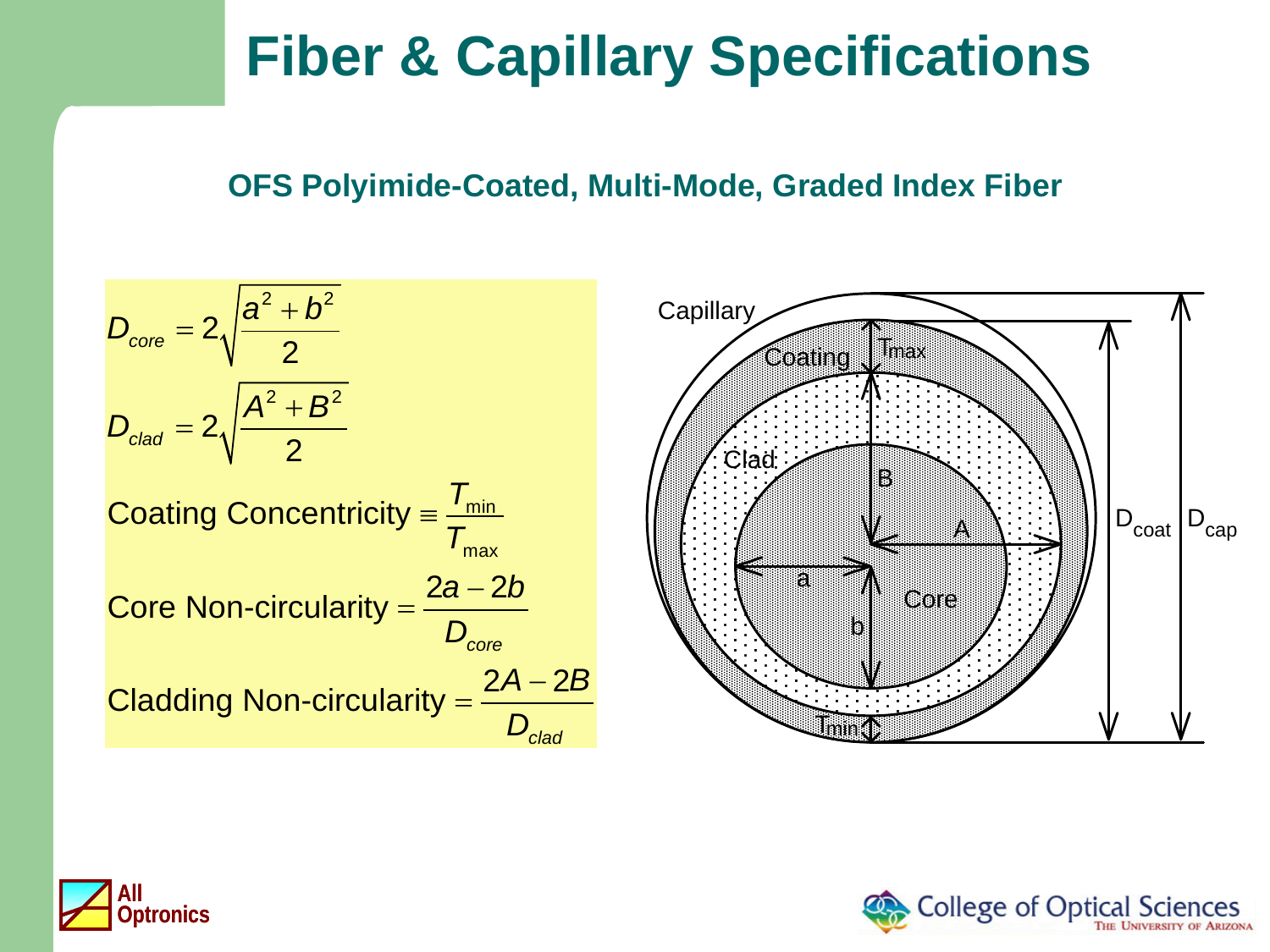## **Fiber & Capillary Specifications**

#### **OFS Polyimide-Coated, Multi-Mode, Graded Index Fiber**

| <b>Parameter</b>            | <b>Specifications</b>        |  |
|-----------------------------|------------------------------|--|
| <b>Core diameter</b>        | $100 \pm 3 \mu m$            |  |
| <b>Cladding diameter</b>    | $140 \pm 2 \mu m$            |  |
| <b>Coating diameter</b>     | $171.5 \pm 1 \,\mu m$        |  |
| <b>Coating</b>              | 80%                          |  |
| concentricity               |                              |  |
| <b>Core non-circularity</b> | 2%                           |  |
| <b>Clad non-circularity</b> | 2%                           |  |
| <b>Core/clad offset</b>     | $2 \mu m$                    |  |
| <b>Numerical aperture</b>   | $0.29 \pm 0.015$             |  |
| <b>Capillary diameter</b>   | $173.5 \mu m + 1/ - 0 \mu m$ |  |
| (coated fiber)              |                              |  |
| <b>Capillary diameter</b>   | $144.4 \mu m + 1/ - 0 \mu m$ |  |
| (uncoated fiber)            |                              |  |





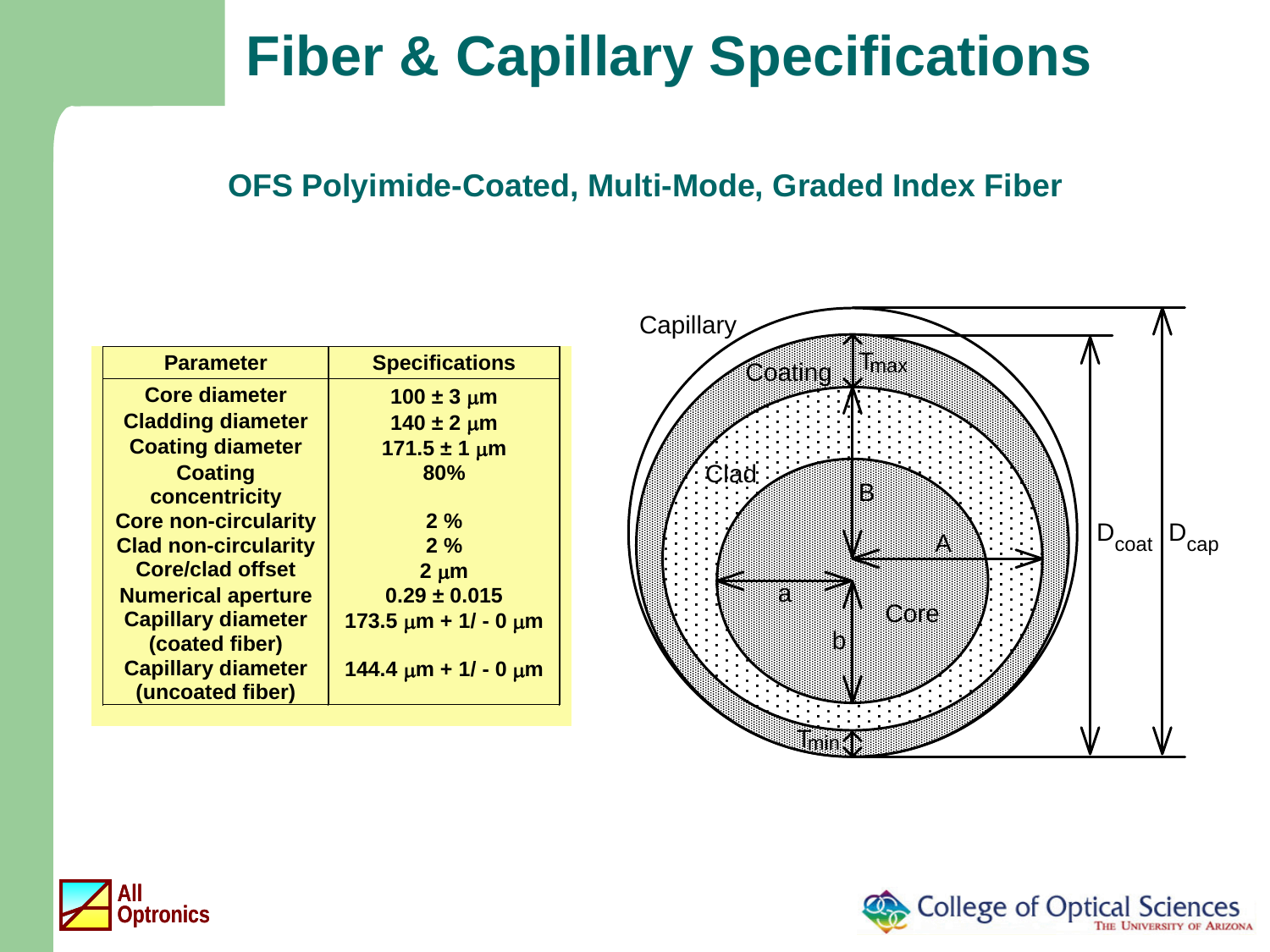# **Loss from Fiber Core Offset**

**The worst-case offset occurs when displacements for and emitting and receiving fibers are in opposite directions.**





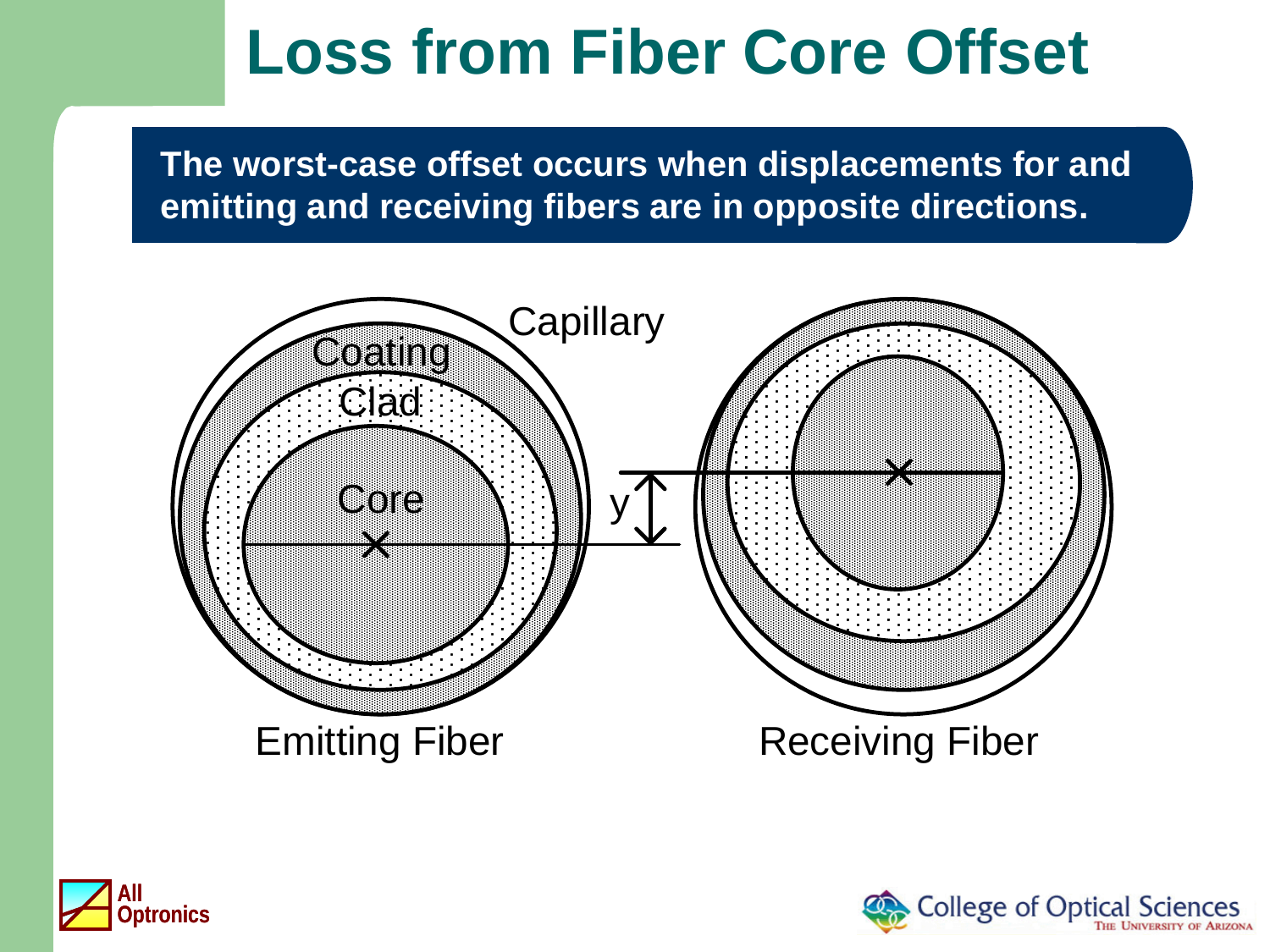# **Fiber Core Offset Components**



**Capillary**  $\Delta_1$  $\frac{\Delta}{13}$ Clad Core

∆**<sup>1</sup> = Capillary/Coating Offset (coated fiber)** ∆**<sup>1</sup> = Capillary/Cladding Offset (uncoated fiber)** ∆**<sup>2</sup> = Coating/Cladding Offset** ∆**<sup>3</sup> = Cladding/Coating Offset**



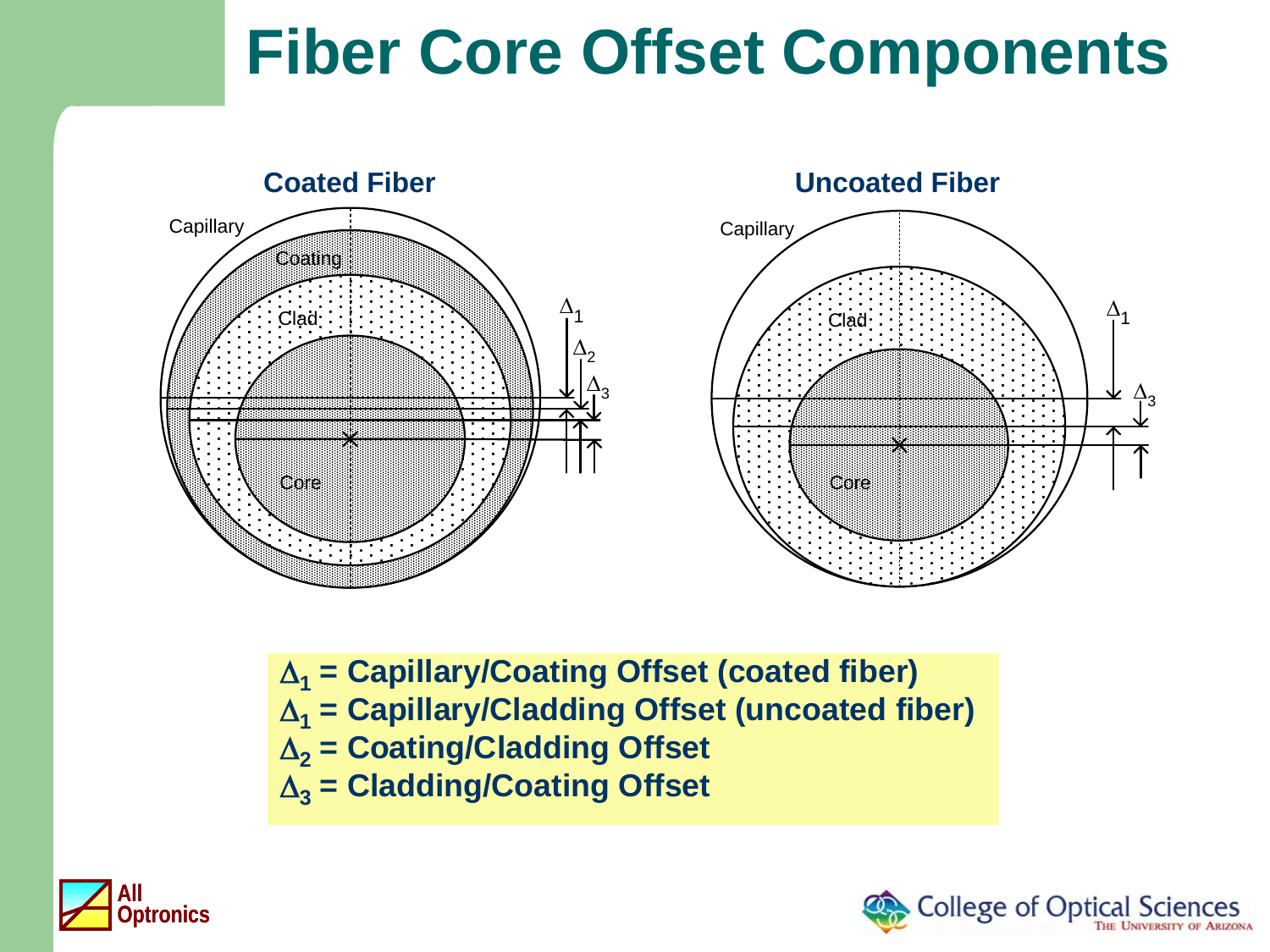# **Other Sources of Splice Loss**



#### **Numerical Aperture Mismatch**





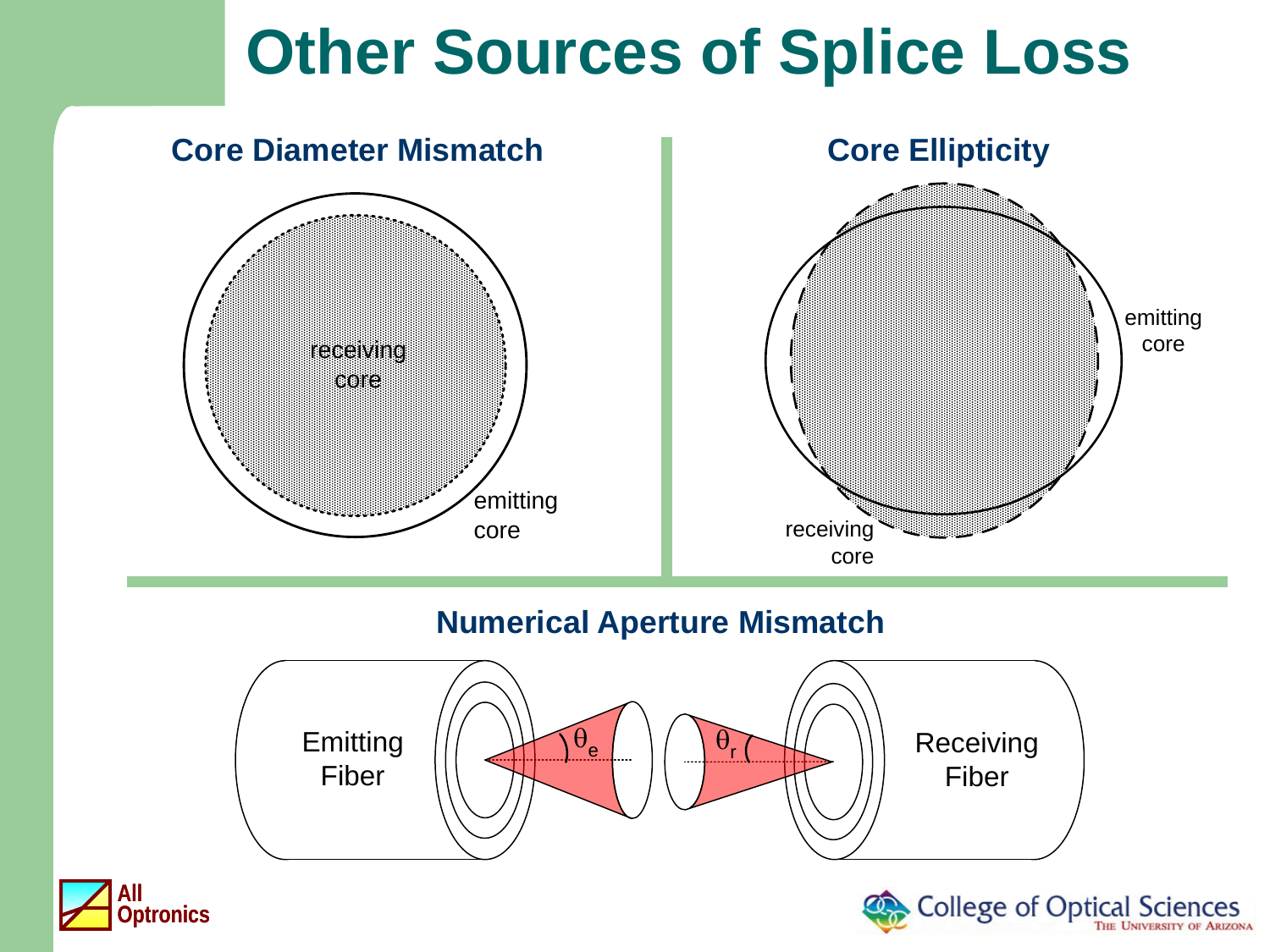## **"Textbook" Loss Expressions**

*Core Offset Loss* 
$$
[dB] = -10log \left[ \frac{8d}{3\pi a} \right]
$$

*Core Diameter Mismatch Loss* 
$$
[dB] = -10log \left[ \left( \frac{D_{core}^{rec}}{D_{core}^{emit}} \right)^2 \right]
$$

$$
NA\text{ Mismatch Loss} \text{ [dB]} = -10 \log \left[ \left( \frac{NA^{\text{rec}}(0)}{NA^{\text{emit}}(0)} \right)^2 \right]
$$

$$
Ellipticity Loss \text{ [dB]} = -10 \log \left[ \frac{4}{\pi} \tan^{-1} \left( \frac{b}{a} \right) \right]
$$



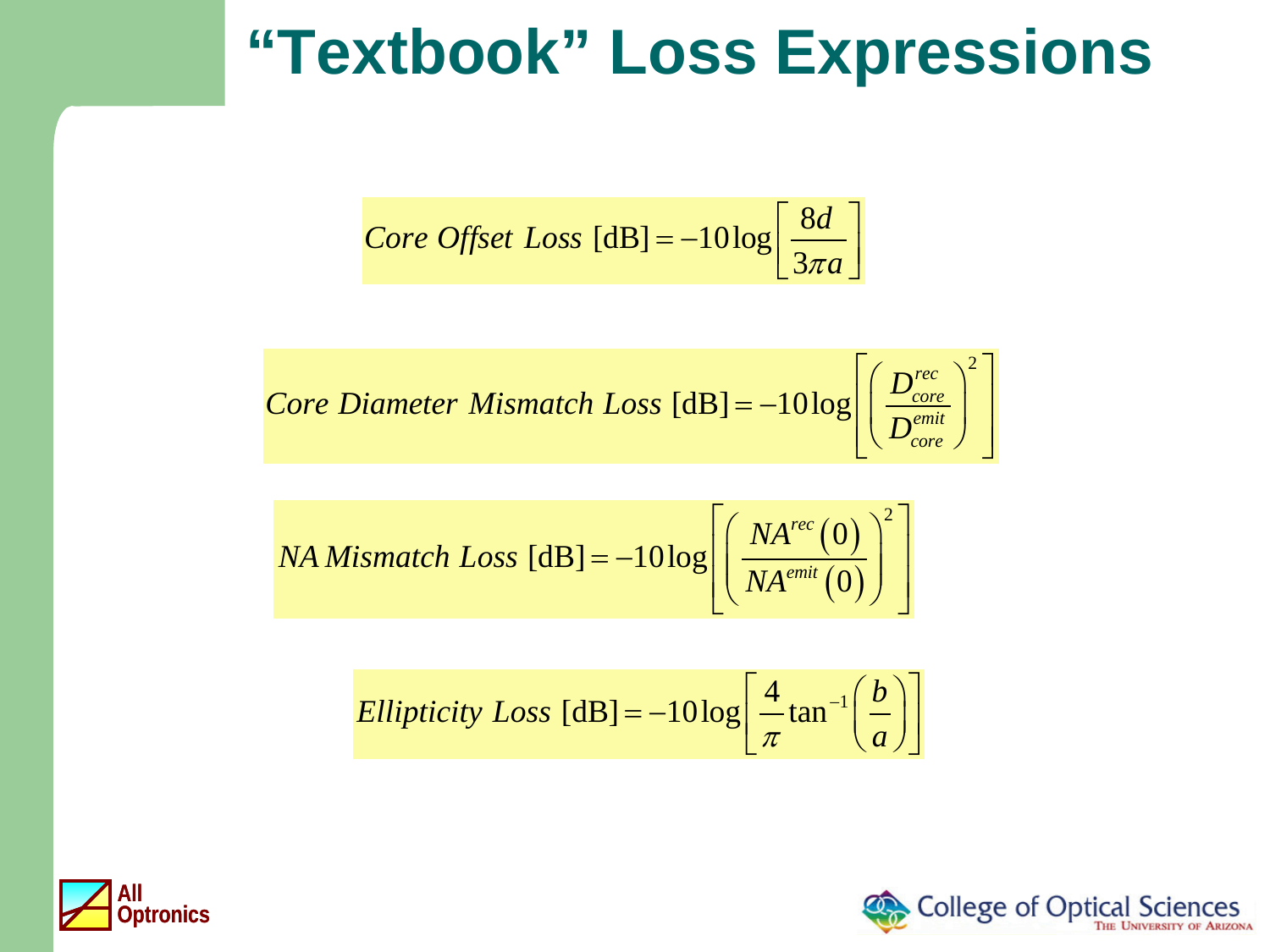# **Modified Loss Expressions**

*Core Offset Loss* [dB] = 
$$
-10 \log \left[ \frac{8d}{3\pi a} \right]
$$
 Stays the same

#### **For other contributions to splice loss, linear loss is reduced by a factor of 1/2**

*Core Diameter Mismatch Loss* 
$$
[dB] = -10log \left[ 1 - \frac{1}{2} \left[ 1 - \left( \frac{D_{core}^{rec}}{D_{core}^{emit}} \right)^2 \right] \right]
$$

NA Mismatch Loss [dB] = 
$$
-10 \log \left[ 1 - \frac{1}{2} \left( 1 - \left( \frac{NA^{rec}(0)}{NA^{emit}(0)} \right)^2 \right) \right]
$$

$$
Ellipticity Loss \text{ [dB]} = -10 \log \left[ 1 - \frac{1}{2} \left( 1 - \frac{4}{\pi} \tan^{-1} \left( \frac{b}{a} \right) \right) \right]
$$



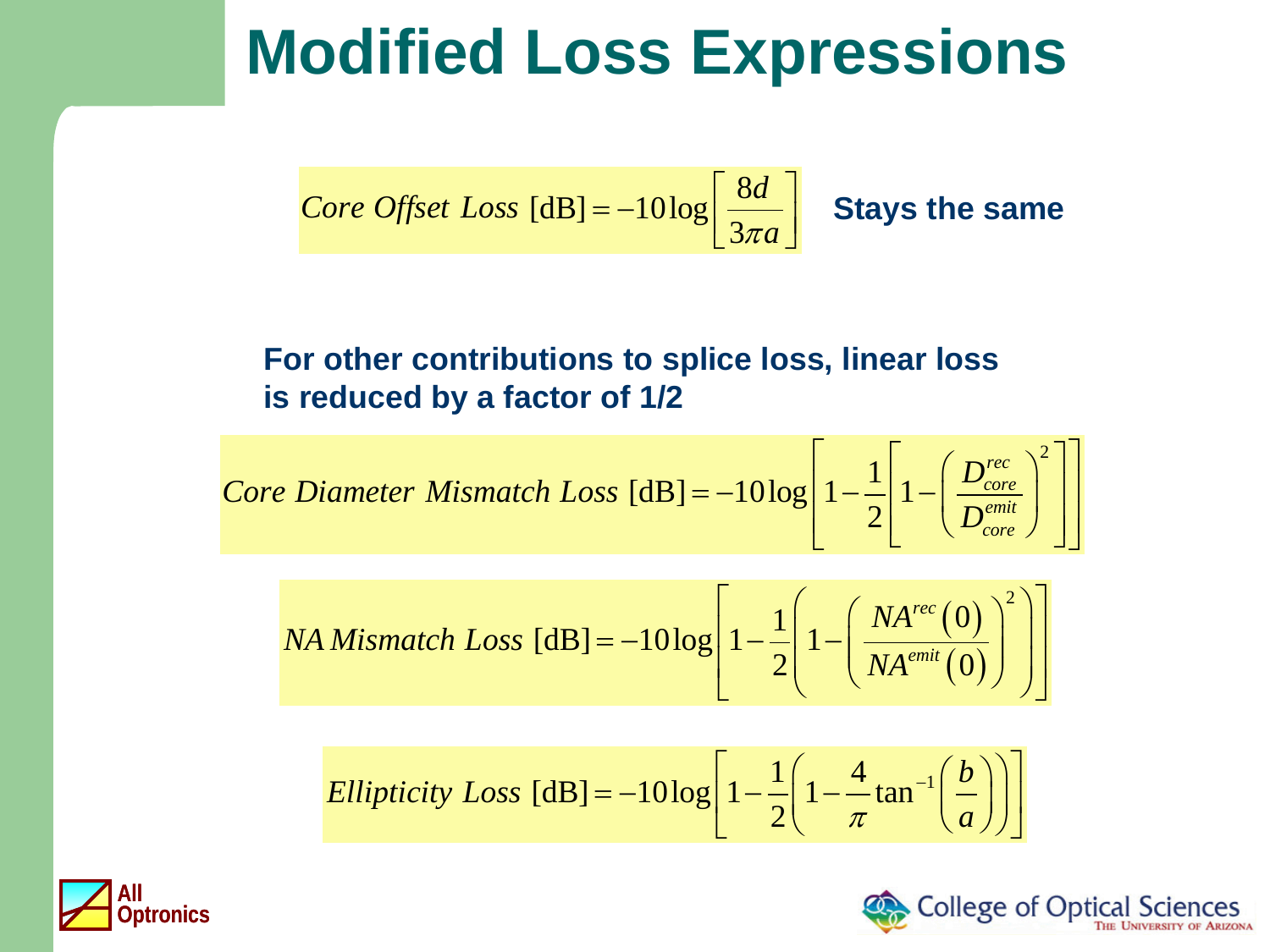# **The Factor of 1/2**







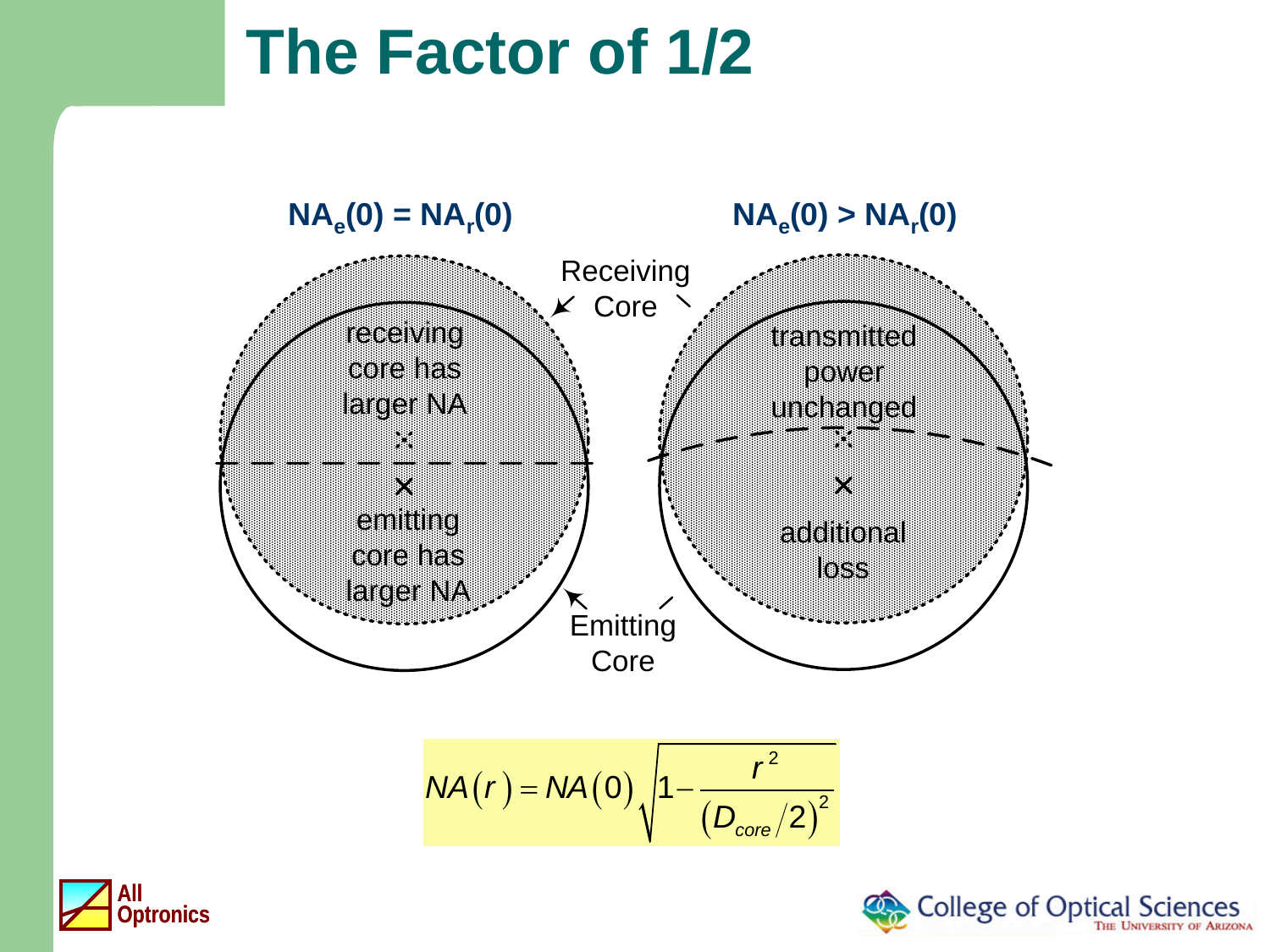## **Worst-Case Loss**

| <b>Loss</b>                        | <b>Coated Fiber</b><br>Core Offset $= 11.8$<br>$\mu$ m | <b>Uncoated Fiber</b><br>Core Offset $= 12.8$<br>$\mu$ m |
|------------------------------------|--------------------------------------------------------|----------------------------------------------------------|
| <b>Offset</b>                      | 1.0dB                                                  | $1.1$ dB                                                 |
| <b>Core Diameter Mismatch</b>      | 0.3 dB                                                 | 0.3 dB                                                   |
| <b>Numerical Aperture Mismatch</b> | 0.4dB                                                  |                                                          |
| <b>Core Non-Circularity</b>        | $< 0.1$ dB                                             |                                                          |
| <b>Total</b>                       | 1.7dB                                                  | 1.8dB                                                    |



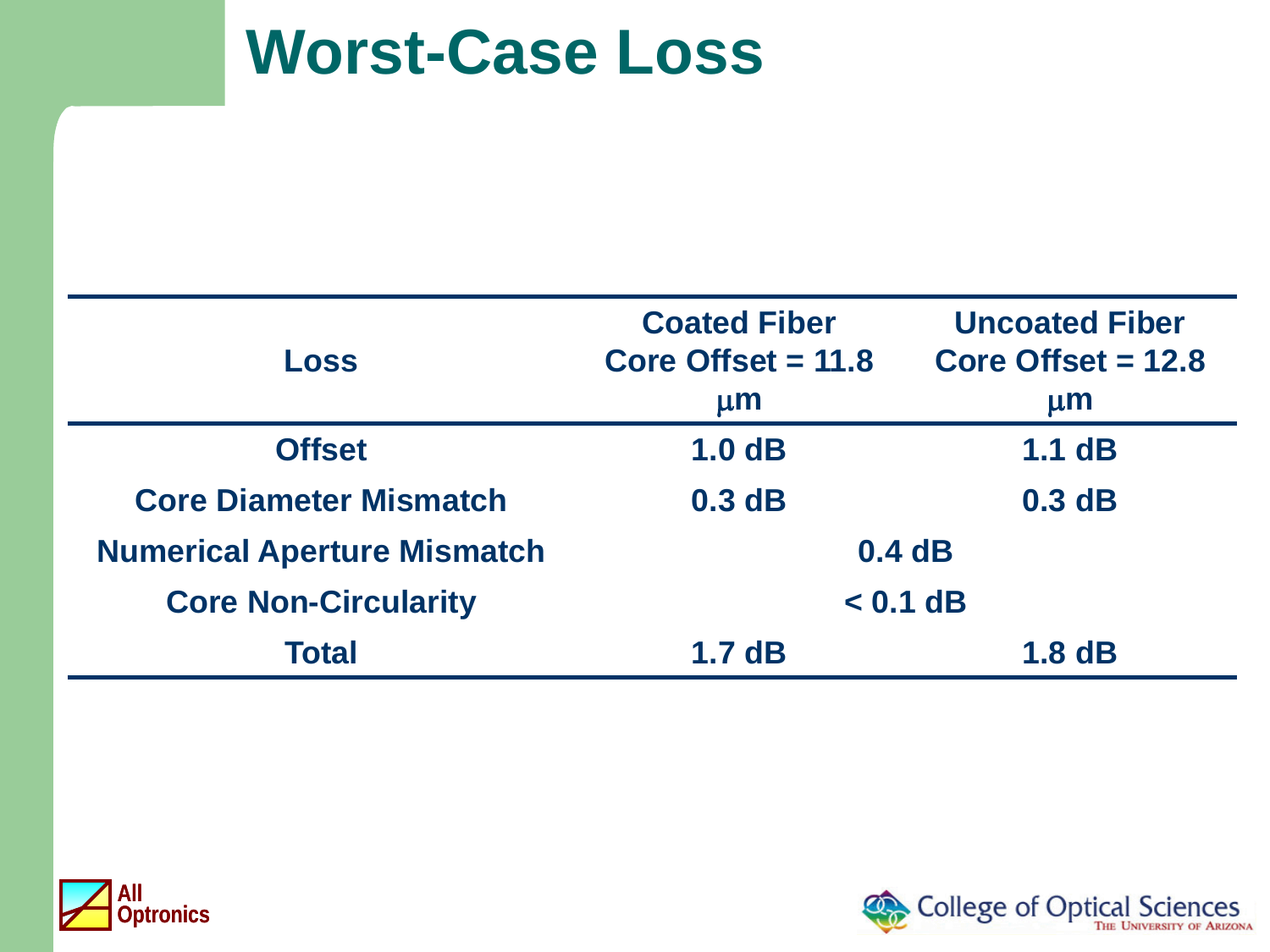# **A Monte Carlo Analysis of Loss**

#### **Statistical Assumptions**

- **Quantities have normal or chi square distributions.**
- **0.27 % of fibers have values larger than the manufacturer's tolerance.**

**The probability is 0.27% that a normally distributed quantity will have a value greater than the "3 sigma value".**

 **All positions and orientations for a fiber in a capillary are equally likely.**



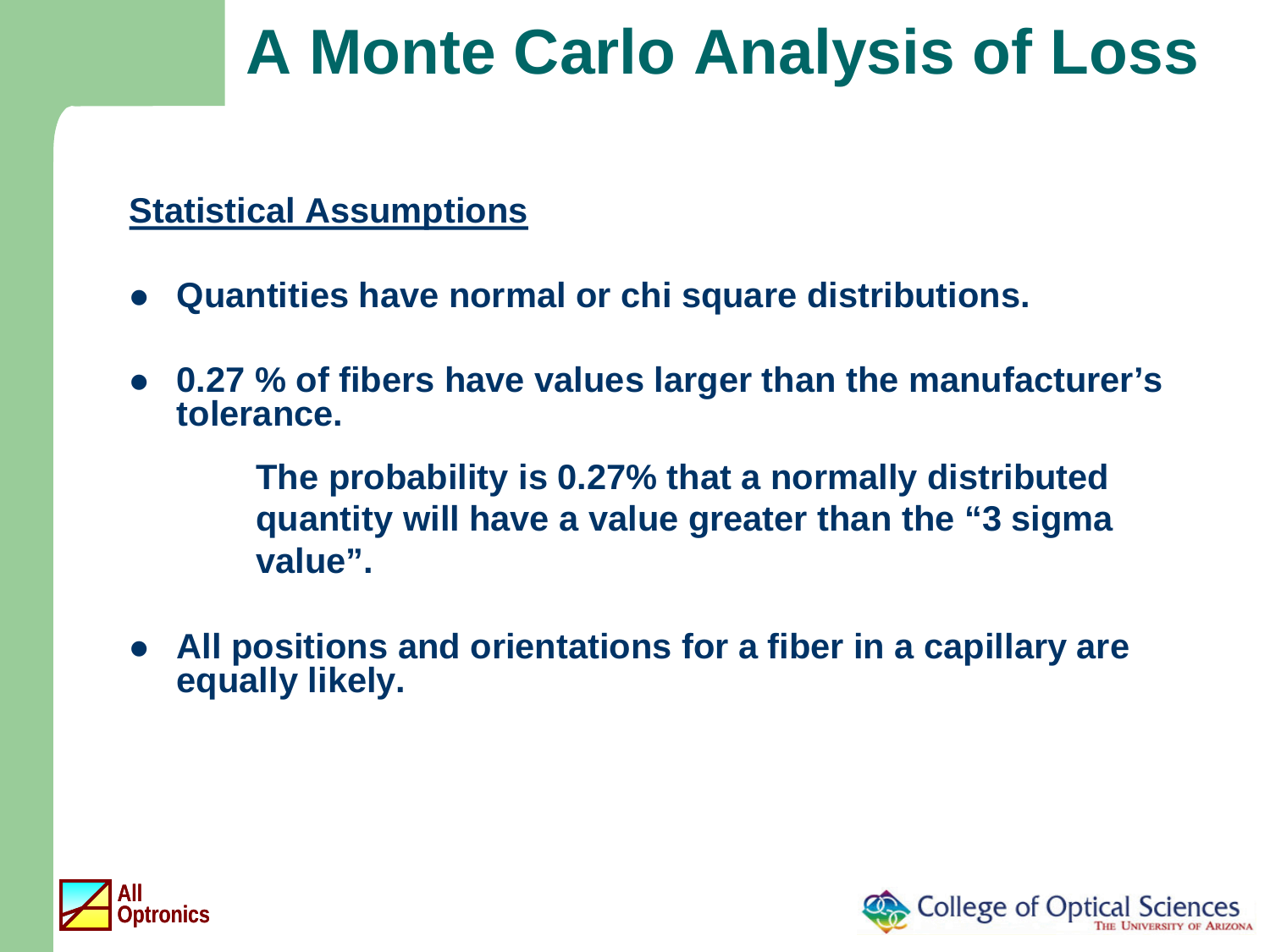# **Numerical Calculations**



College of Optical Sciences



$$
P_{r}(i,j)\text{=}\!\left\{\!\frac{\text{P}_{\text{e}}\left(i,j\right),\ \ \text{NA}_{r}\left(i,j\right)\text{ }\geq \text{NA}_{\text{e}}\left(i,j\right)}{\text{PA}_{\text{e}}\left(i,j\right)\!\right|^2,\ \ \text{NA}_{r}\left(i,j\right)\text{ }<\text{NA}_{\text{e}}\left(i,j\right)}
$$

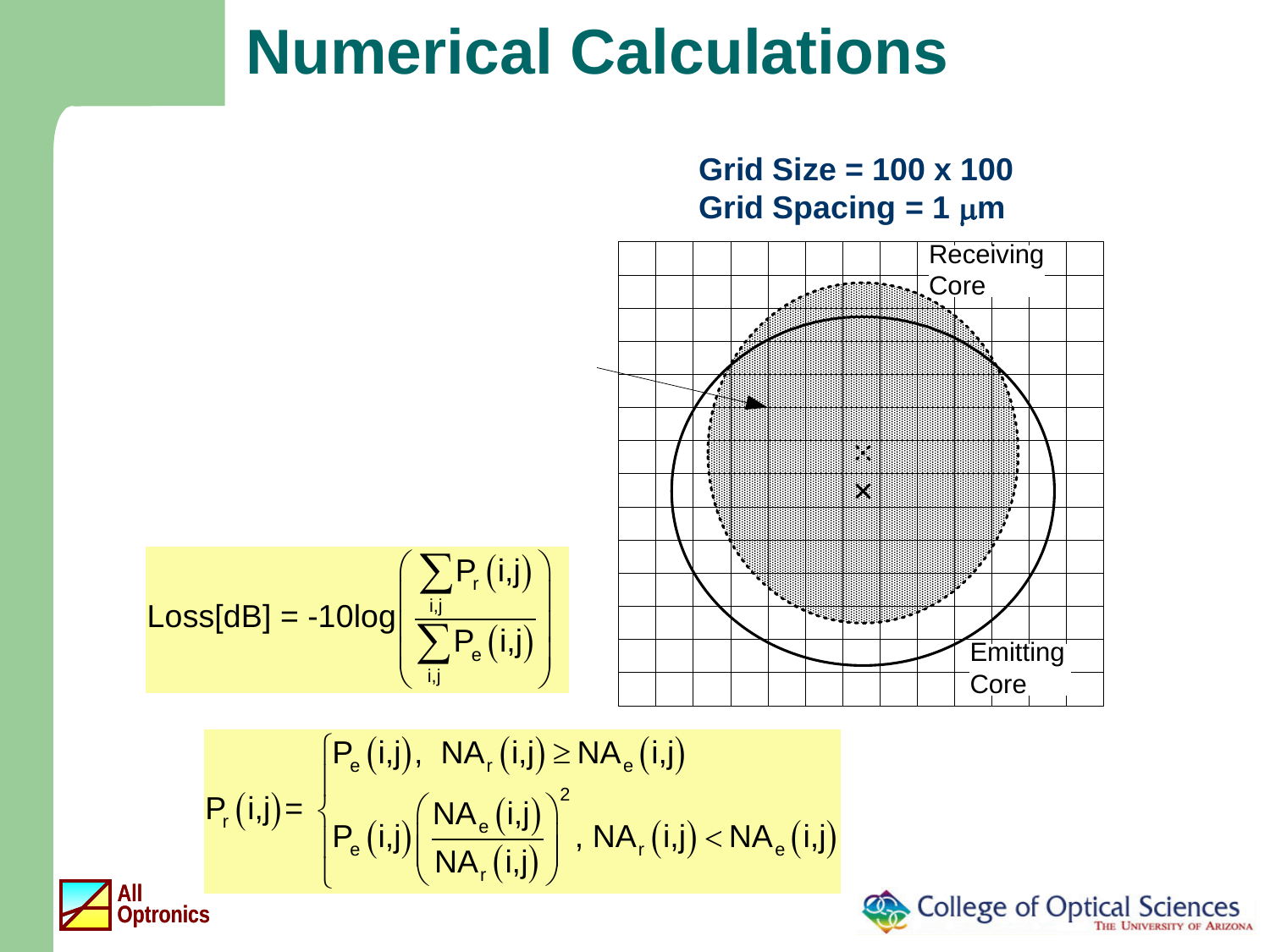# **Distribution of Core Offsets**

#### **Of 10000 offsets, none were as large as the worst-case.**



**College of Optical** 

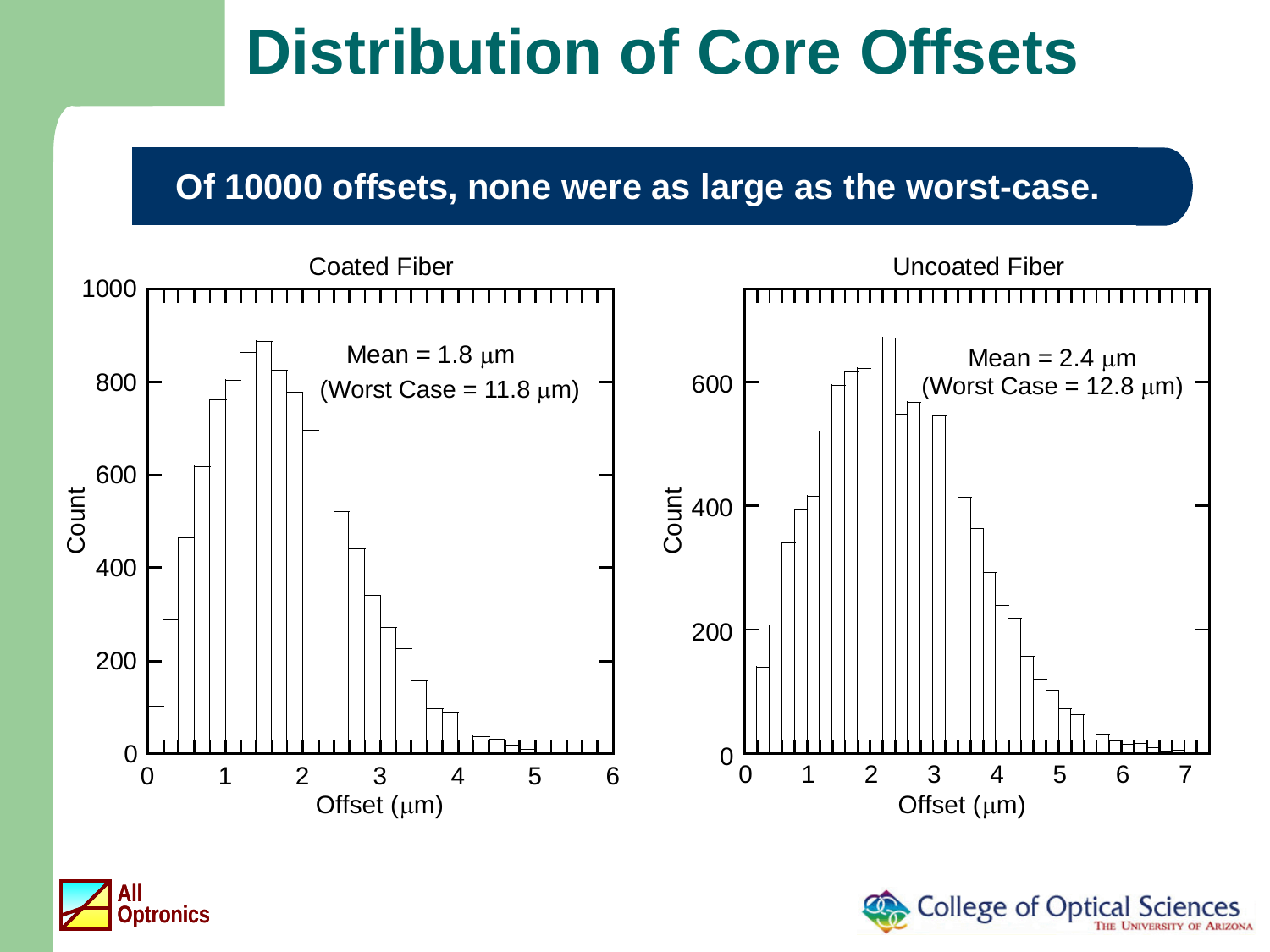# **Loss Statistics**

#### **The worst-case loss is roughly 3 times the "1%" value.**